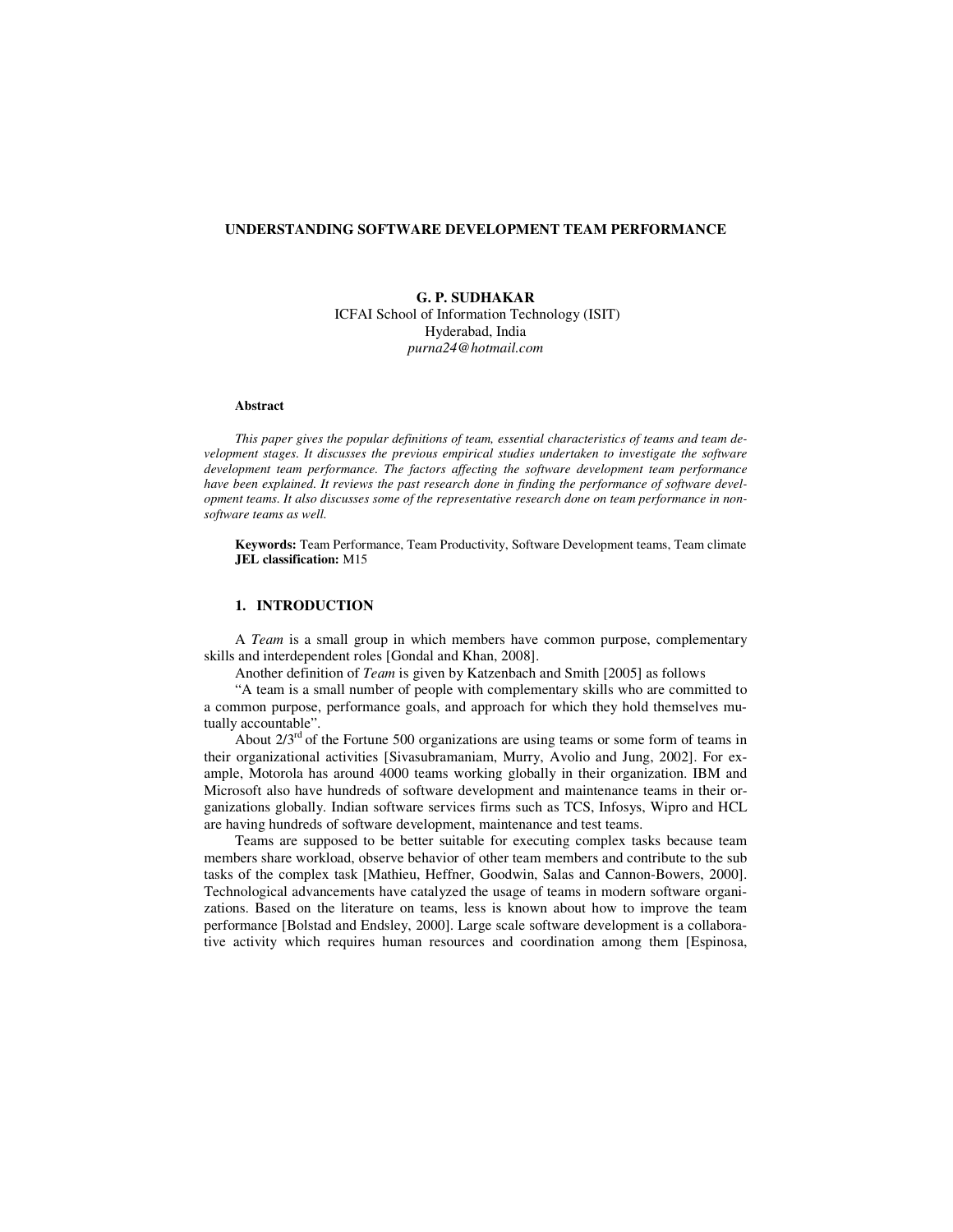| 506 | G. P. SUDHAKAR |
|-----|----------------|
|     |                |

Kraut, Lerch, Slaughter, Herbsleb and Mockus, 2001]. Essential characteristics of teams include enough team size, complementary skills, meaningful purpose, mutually accountable, specific goals, and clear working approach [Katzenbach and Smith, 2005].

### **2. TEAM DEVELOPMENT STAGES**

In current organizations, there are four types of teams. They are work teams, project teams, parallel teams, and management teams [Cohen and Bailey, 1997]. Every team undergoes specific lifecycle during its existence. According to Bruce Tuckman a team undergoes *Forming*, *Storming*, *Norming* stages before it becomes a *Performing* stage.

According to Katzenbach and Smith [2005] a team has to cross the stages such as *Work group*, *Pseudo team*, *Potential team*, and *Real team* to reach *high performance*. There are certain characteristics exhibited by high performance teams. Those are strong person commitment for one another's growth, more ambitious performance goals, fuller mutual accountability, complementary skills, and mutual trust [Katzenbach and Smith, 2005].

It is difficult to find high performance teams in organizations. Software Organizations such as Motorola and IBM are having these kinds of high performing teams in their global offices.

### **3. PATH TO TEAM PERFORMANCE**

Team performance has both objective and subjective measures [Sawyer, 2001, Bahli and Büyükkurt, 2005, Ong, Tan and Kankanhalli, 2005, Na, Simpson, Li, Singh and Kim, 2007]. Objective measures include team productivity [Bahli and Büyükkurt, 2005]. Examples of objective measures of software development team performance include Function points, time variance, cost variance [Na, Simpson, Li, Singh and Kim, 2007] and complexity metrics [Sawyer, 2001]. Subjective measures of software development team performance include perceptual rating of team performance by team members (self rated) and stakeholders. Example subjective measures of team performance include team effectiveness, system viability and professional growth [Bahli and Büyükkurt, 2005]. User satisfaction, teamwork satisfaction and output quality are also perceptual measures [Ong, Tan and Kankanhalli, 2005]. Perceptual ratings of team performance can be given by the stakeholders such as team members, management and users. Traditional performance measures were based on financial perspectives, where as modern performance measures are based on stakeholder perspectives [Wettstein and Kueng, 2002]. Software performance measurement should include financial and non-financial, subjective and objective, quantitative and qualitative, and short-term and long-term indicators [List, Bruckner and Kapaun, 2005].

 Subjective measures of software project performance include product performance and process performance [Wallace, Keil and Rai, 2004, Na, Simpson, Li, Singh and Kim, 2007]. Product performance deals with the successfulness of the developed product. Process performance deals with the successfulness of the software development process using which product has been developed [Wallace, Keil and Rai, 2004].

One should use measures like achieving budgets and developing innovative products in measuring team performance [Ancona and Caldwell, 1992]. While measuring team performance team members are interested in looking at whether there is productive environment in the team, where as management looks at whether team kept to the schedules and budgets of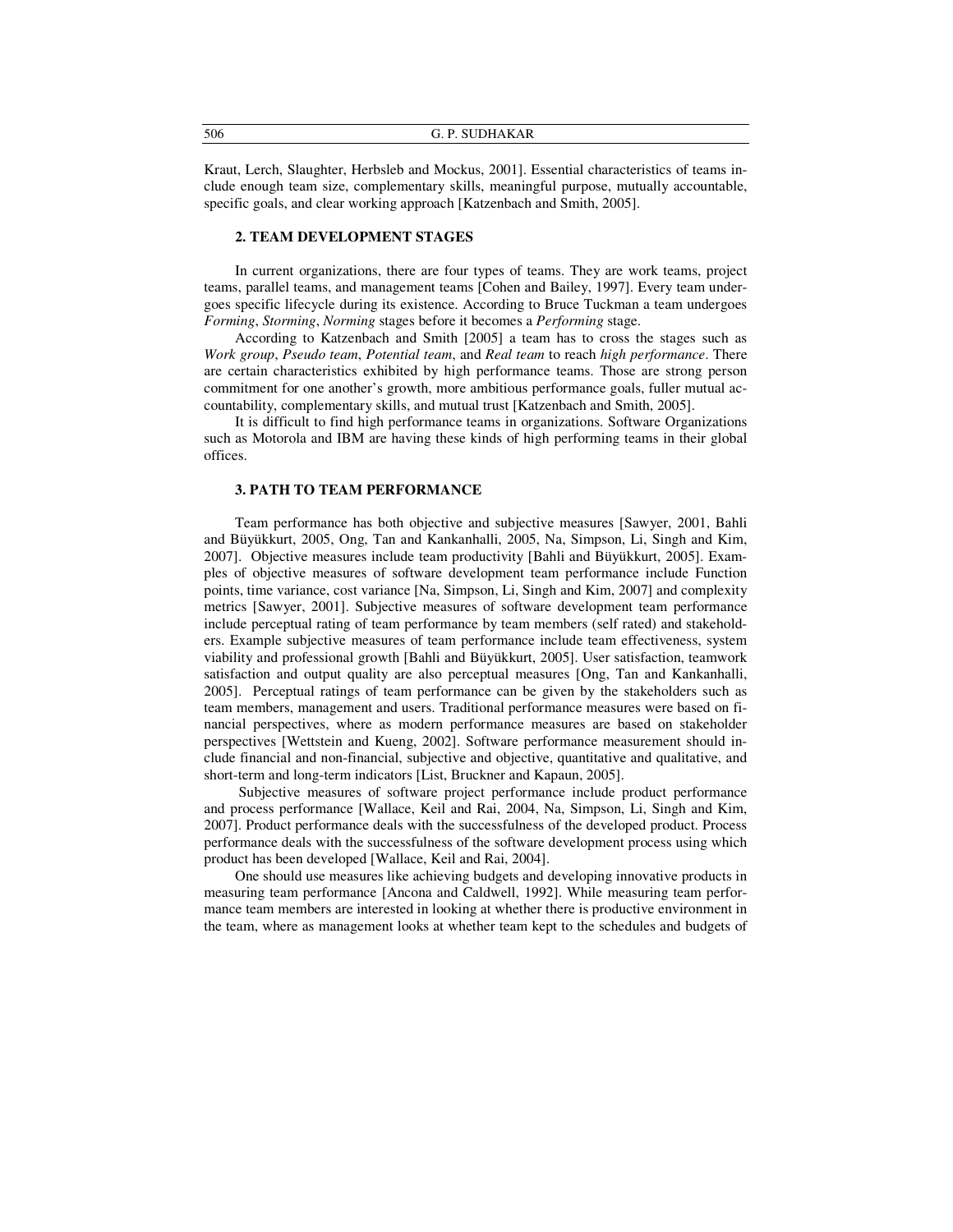the project [Ancona and Caldwell, 1992]. According to Ancona and Caldwell [1992], group performance is to be rated by both team members and managers.

| SI.<br>No: | <b>Researchers</b>                                  | <b>Study Description</b>                                                                                                                                                                           | <b>High Lights</b>                                                                                                                                                                                                                                                                                                                                                                                             |
|------------|-----------------------------------------------------|----------------------------------------------------------------------------------------------------------------------------------------------------------------------------------------------------|----------------------------------------------------------------------------------------------------------------------------------------------------------------------------------------------------------------------------------------------------------------------------------------------------------------------------------------------------------------------------------------------------------------|
| 1.         | Sawyer, S. and P.J.<br>Guinan [1998]                | Studied 40 software devel-<br>opment<br>teams<br>at<br>one<br>location to find out the ef-<br>fects of production methods<br>and social processes on<br>team performance and prod-<br>uct quality. | The<br>Software Development<br>team performance is measured<br>using 3 factors: Stakeholder<br>rated Product quality, Stake-<br>holder rated team performance<br>and Self rated (developers)<br>team performance.                                                                                                                                                                                              |
| 2.         | Sawyer, S. [2001]                                   | Studied 40 packaged soft-<br>ware development teams of<br>a global computer hardware<br>and software manufacturer<br>at one location.                                                              | The objective is to study the<br>impact of presence of intra-<br>group conflict and level of con-<br>flict management on software<br>development team perform-<br>ance. Here, Team performance<br>is measured using perceptual<br>measures of stakeholders on<br>software deliverable quality,<br>ability of the team to work to-<br>gether, user satisfaction of the<br>end product and team effi-<br>ciency. |
| 3.         | Ong, A., G.W. Tan<br>and A. Kankanhalli<br>$[2005]$ | Studied 18 Information Sys-<br>tems student teams at a large<br>public university.                                                                                                                 | The objective is to study the<br>impact of team expertise and<br>expertise-contribution fit on<br>team performance of software<br>development teams.                                                                                                                                                                                                                                                           |
| 4.         | Bahli, B. and M.D.<br>Büyükkurt [2005]              | Studied 185 undergraduate<br>students majored in MIS and<br>studying 4 <sup>th</sup> year.                                                                                                         | Group performance consists of<br>the constructs such as team<br>building, and group cohesion<br>(which includes task cohesion<br>and social cohesion).<br>Here,<br>Group performance is meas-<br>ured using 3-item subjective<br>scale consists of quality, pro-<br>ductivity and whether worked<br>well as a group. Objective<br>measures such as student group<br>project grades are used.                   |
| 5.         | Ramasubbu, N. and<br>R.K. Balan [2007               | Studied 42 project teams<br>working in two locations,<br>one in India and one in US.                                                                                                               | The objective of this study is to<br>find the impact of work disper-<br>sion<br>project<br>team<br>on<br>performance. Here,<br>Project<br>team performance consists of<br>the constructs such as Devel-<br>opment team Productivity and<br>Conformance quality. The con-                                                                                                                                       |

# **4. SOFTWARE DEVELOPMENT TEAM PERFORMANCE STUDIES**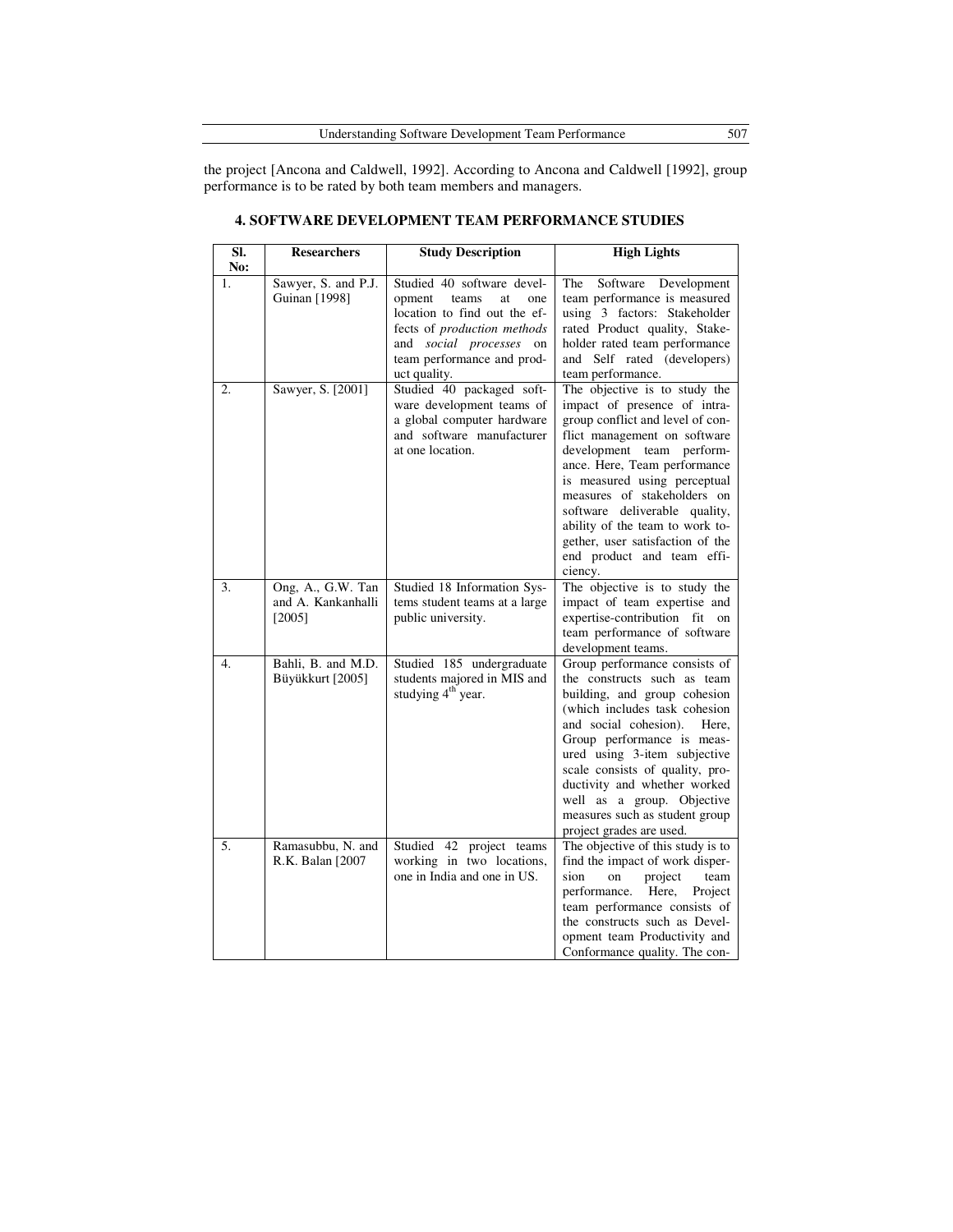508 G. P. SUDHAKAR

|    |                                                                      |                                                                                                                                             | trol variables used in the re-<br>search model include team<br>size, reuse, code size, upfront<br>investment and design rework.                                                                                                                                                                                               |
|----|----------------------------------------------------------------------|---------------------------------------------------------------------------------------------------------------------------------------------|-------------------------------------------------------------------------------------------------------------------------------------------------------------------------------------------------------------------------------------------------------------------------------------------------------------------------------|
| 6. | Liang, T, C. Liu, T.<br>Lin and B. Lin<br>[2007]                     | Studied 30 software devel-<br>opment teams in Taiwanese<br>firms between June 2005<br>and July 2005.                                        | The objective of the study is to<br>show the relationship among<br>team diversity, conflict and<br>team performance. Here, team<br>performance has two constructs<br>such as Product Performance<br>(PO) and Process Performance<br>$(PP)$ .                                                                                  |
| 7. | Na, K., J.T. Simp-<br>son, X. Li, T. Singh<br>and K. Kim [2007]      | Studied 123 software devel-<br>three<br>opment<br>teams<br>at<br>software firms in Korea                                                    | The objective of the study is to<br>find the impact of risk man-<br>agement strategies and residual<br>performance risk on project<br>team performance. The purpose<br>of the study is to develop a<br>model for the subjective and<br>objective performance meas-<br>$\alpha$ f<br>software<br>urement<br>development teams. |
| 8. | R.S.<br>Huckman<br>B.R.<br><b>Staats</b><br>and<br>D.M. Upton [2009] | Studied 543 projects teams<br>at Indian Software Services<br>firm Wipro, which were<br>executed between January<br>2004 and September 2006. | The objective of the study is to<br>find the impact of team famili-<br>arity and role experience on<br>software<br>development team<br>performance. Here, Team per-<br>formance is measured based on<br>the adherence to schedules and<br>costs of the project and output<br>quality.                                         |

*Source:* [Author]

# **5. EARLIER WORK DONE IN SOFTWARE DEVELOPMENT TEAM PERFORMANCE AREA**

From the study of 40 software development teams, Sawyer and Guinan [1998] found that production methods such as software methodologies and automated development tools did not show any significance in variations in product quality or team performance. According to their study social processes such as informal coordination and communication in the team, degree of supportiveness among team members and the ability to resolve intra group conflicts have impact of up to 25% variation in software product quality. Software development team performance includes three dimensions such as software product quality, team effectiveness and team efficiency [Sawyer and Guinan, 1998].

According to Bahli and Büyükkurt [2005], team building is positively related to task cohesion and social cohesion and task cohesion has impact on group performance. High degree of team cohesion in task completion results into greater team performance [Bahli and Büyükkurt, 2005]. According to Bahli and Büyükkurt [2005], Task cohesion has correlation with team performance where as social cohesion is not correlated to team performance.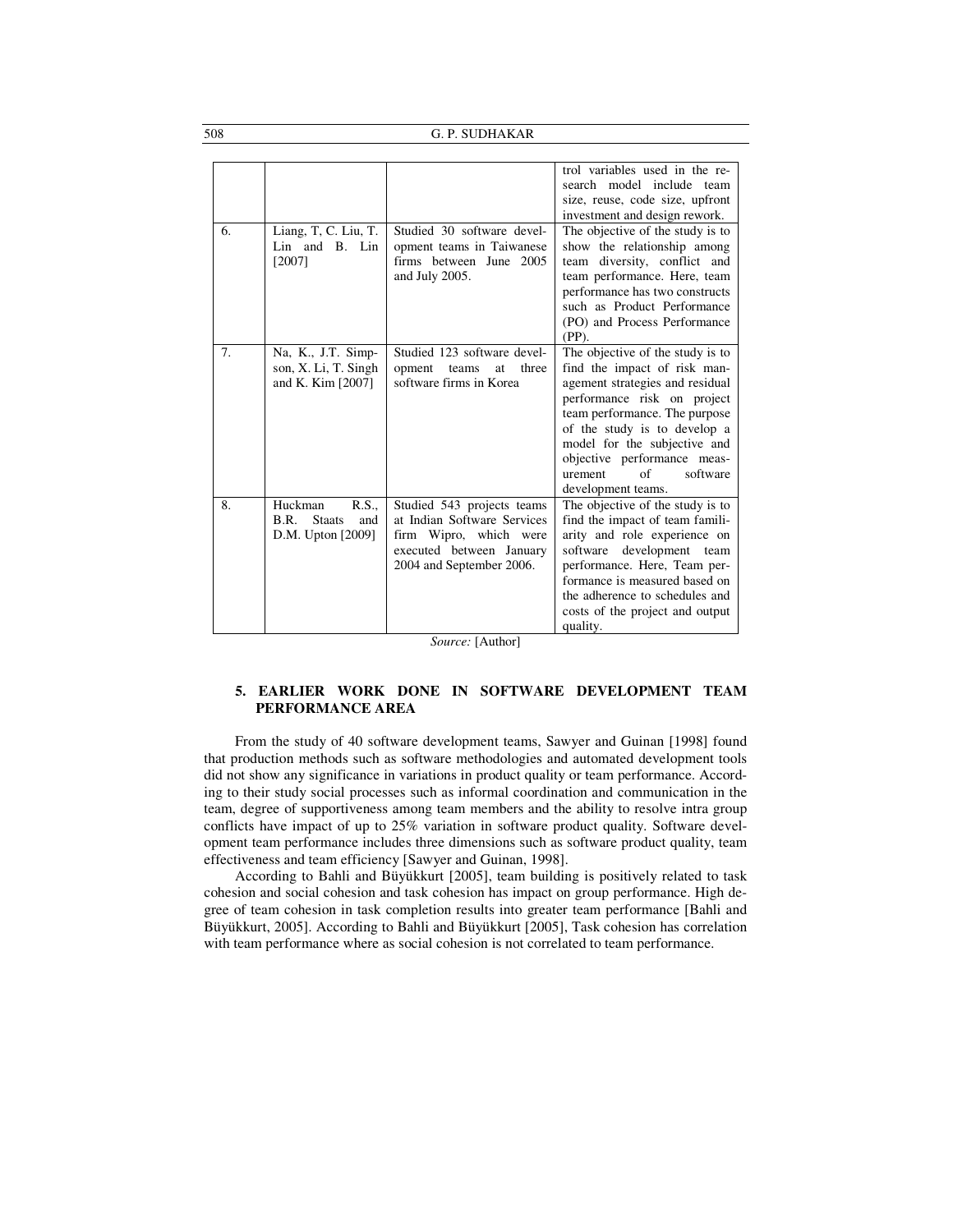| Understanding Software Development Team Performance | 509 |
|-----------------------------------------------------|-----|
|                                                     |     |

According to the research done by Yoo and Alavi, task orientation in teams has positive relationship to team performance. According to Ramasubbu and Balan [2007], work dispersion has effect on software development team productivity. Constructive conflict management in the software development teams improves the team performance and destructive conflict management reduces the software development team performance [Sawyer, 2001]. According to Sawyer [2001], improving intra-group conflict management improves the software development team performance.

According to Huckman, Staats and Upton [2009], team familiarity, that is, the average number of times team member worked with every other team member earlier is positively related to software development team performance. The role experience, that is, the number of years the team member is in that specific role also has positive impact on the team performance [Huckman, Staats and Upton, 2009]. According to Liang, Liu, Lin and Lin [2007], knowledge diversity increases the task conflict, which has positive relationship with team performance in software development teams. Value diversity increases the relationship conflict, which effects the software development team performance negatively [Liang, Liu, Lin and Lin, 2007].

Team expertise and expertise-contribution fit have effect on software development team performance [Ong, Tan and Kankanhalli, 2005]. According to Ong, Tan and Kankanhalli [2005], the factors affecting the information systems project team's performance include project complexity, project size, user support, management support, team composition and team processes. The tasks assigned must match the expertise of the team members in order to get better team performance in software projects [Ong, Tan and Kankanhalli, 2005].

Wallace, Keil and Rai [2004] have studied the dimensions of software project risk and how they impact the project performance. According to their study, technical subsystem risk and social subsystem risk impact the project management risk which in turn impacts the project performance. William B. Rouse [1992] has studied the role of mental models in team performance in complex systems. He has used team coordination and team communication as correlated factors of team performance. To measure the performance of entire IT department in an organization, one can use Kaplan & Norton's Balanced Score Card (BSC) approach [Atkinson, 2004].

### **6. FACTORS AFFECTING THE SOFTWARE DEVELOPMENT TEAM PERFORMANCE**

Software development risk is an important factor which affects the software project performance [Na, Simpson, Li, Singh and Kim, 2007]. According to Chudoba, Lu, Watson-Manheim and Wynn [2003], communication, interpersonal relationships, team member participation, team member commitment and outcomes impact the team performance. Based on their research at Intel, they identified that the three factors that affect the virtual team performance are social interactivity, knowledge networking and work predictability.

Trust between team members, communication effectiveness, comfort level of team members, motivation of team members, and cohesion between team members have impact on team performance when teams are distributed geographically [Sridhar, Paul, Nath and Kapur, 2007]. According to David F. Rico, factors like individual performance, cohesiveness of groups, process improvement, decision quality, customer satisfaction, team member participation and agreement can impact the team performance. Team communication is re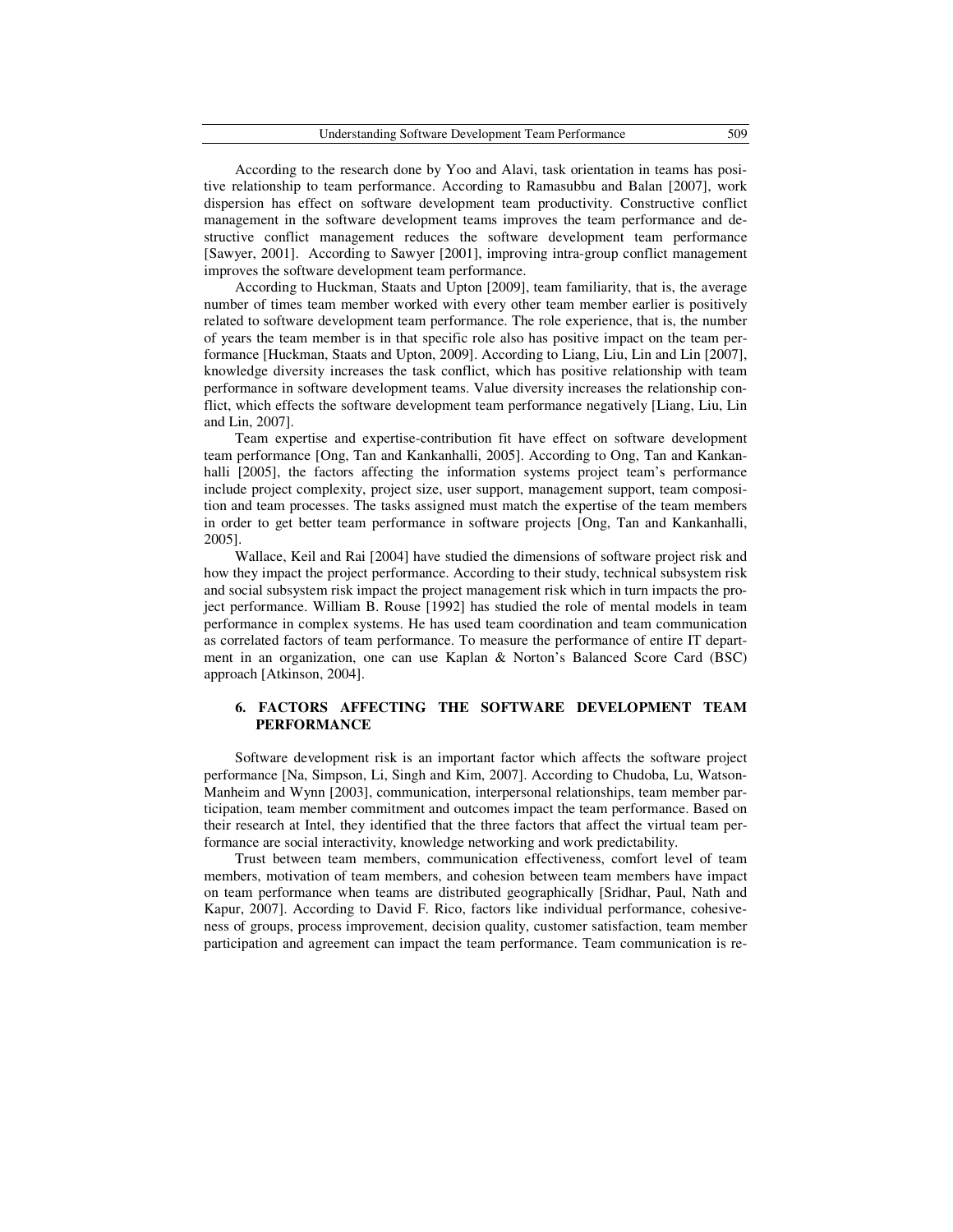510 G. P. SUDHAKAR

lated to team performance and the similarity of knowledge structures between two team members can improve the quality of team performance and team process [Mathieu, Heffner, Goodwin, Salas and Cannon-Bowers, 2000]. Team performance is not only about having people with expertise in the team, but also it is about having right people at right time [Hastie, 2004]. Leadership style of the project leader or manager moulds the team performance [Hastie, 2004].

Team climate, which constitutes vision, task orientation, participative safety and support for innovation [Anderson & West, 1998] has impact on team performance and innovativeness in research and development teams [Bain, Mann, Pirola-Merlo, 1999].

## **7. OTHER TEAM STUDIES (NON-SOFTWARE) OF TEAM PERFORMANCE**

Gondal and Khan [2008] have studied the impact of team empowerment on team performance in ten telecommunications companies located in Islamabad. From that study, they have found that there exists positive relationship between team empowerment and team performance in telecommunications teams. Team performance constitutes the variables such as cooperation, coordination, trust, cohesion, effort, mutual support, team conflict, work satisfaction, effectiveness in terms of quality, efficiency in terms of schedules and costs [Gondal and Khan, 2008].

Kirkman, Rosen, Tesluk and Gibson [2004] have studied 35 sales and service teams in a high technology firm and investigated the impact of team empowerment on team performance and the intermediary role of face-to-face interaction. They found that team empowerment is positively related to the two constructs of virtual team performance such as process improvement and customer satisfaction.

Ancona and Caldwell [1992] studied 45 new product teams in five high technology companies and investigated the impact of group demography on group performance. They found that the functional and tenure diversity impact the team performance through their effects on external communication and internal processes. Group demography variables include age, tenure and education of team members [Ancona and Caldwell, 1992]. In Ancona and Caldwell [1992] study, team managers were asked to rate the team performance on the variables such as team efficiency, quality of technical innovations produced, conflict management, adherence to schedules, adherence to costs, etc. The team members were asked to rate the team performance on the items such as efficiency, quality, work excellence, adherence to schedules, adherence to costs, and technical innovations.

Loch, Stein and Terwiesch [1996] have studied the new product development function performance based on the Electronics industry data available from 'Excellence in Electronics' project jointly undertaken by the Stanford University, Mc Kinsey & Company and University of Augsburg. The objective of the study is to find the aspects of development output performance and development process performance. From the study they found that the process performance is an important driver of development output performance.

The human team processes which can be used as measures of team performance in military teams include shared mental models, communication, information exchange, leadership, stress adaptation, supporting behavior, initiative, and situational awareness [Freedy, McDonough, Jacobs, Freedy, Thayer, Weltman, Kalphat and Palmer, 2004].

Sivasubramaniam, Murry, Avolio and Jung [2002] have studied 42 groups of Organizational Behavior students enrolled at a public university in the Northeastern United States. They have examined the impact of leadership within the team on group potency and group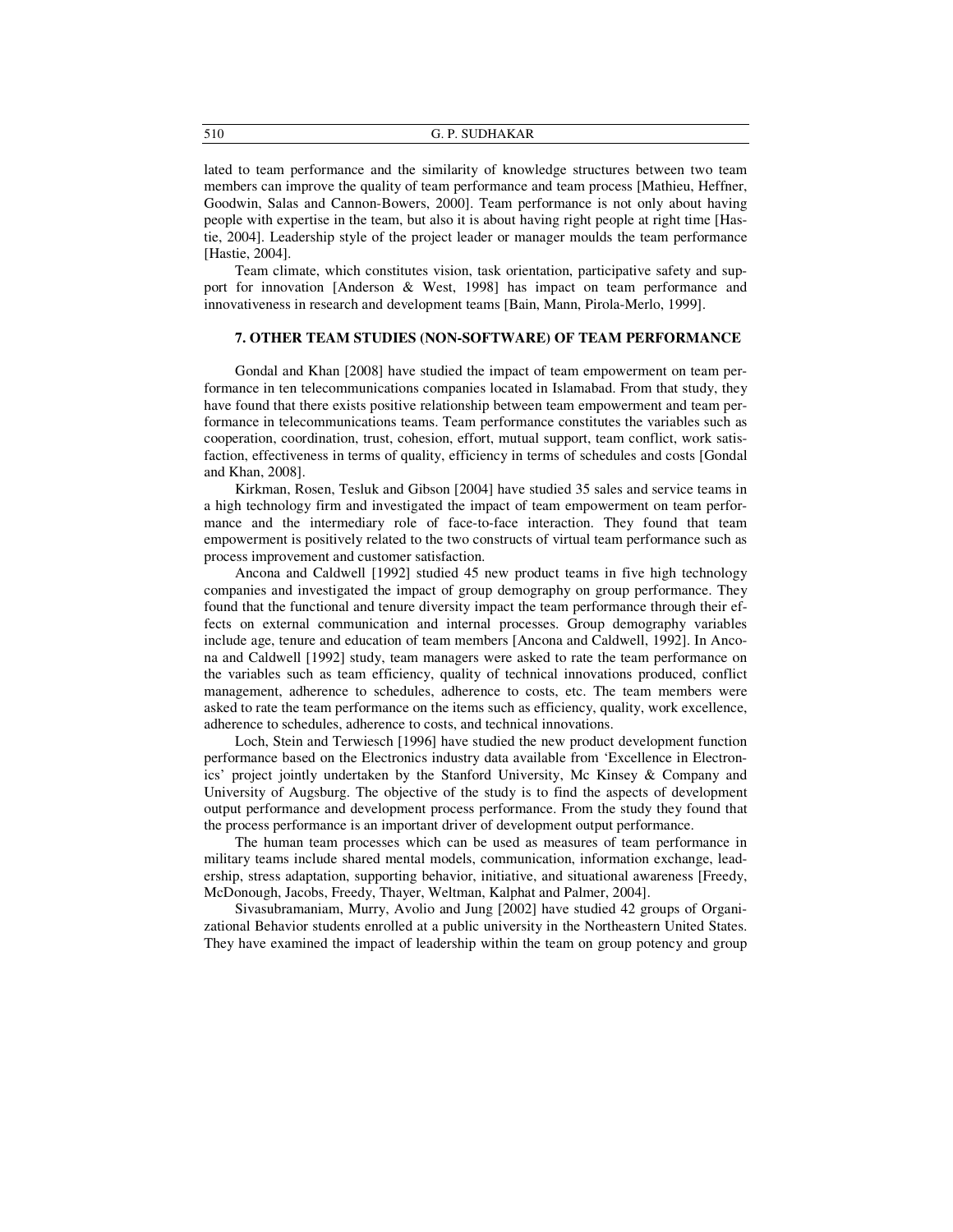| <b>Understanding Software Development Team Performance</b> |  |  |
|------------------------------------------------------------|--|--|
|------------------------------------------------------------|--|--|

performance. According to them, a team can influence each team member as a leader influences his or her followers.

Mathieu, Heffner, Goodwin, Salas and Cannon-Bowers [2000] have done a survey of undergraduate students enrolled at Pennsylvania State University. They have studied the impact of teammates' shared mental models on team performance and team process.

### **8. CONCLUSION**

Software development project managers can use the assessment techniques to measure their software development team performance [Pattit and Wilemon, 2005], so that timely corrective actions can be taken. Because of limited resources like time and money, majority of the software organizations are under pressure of monitoring and controlling the software development teams' performance. The systematic ways of measuring team performance helps in identifying high performance teams in organizations and useful in rewarding and recognizing the team work in software organizations. This is very much required in current days of developing complex software systems.

### **References**

- [1] Ancona, D.G. and D.F. Caldwell (1992), "Demography and Design: Predictors of New Product Team Performance", *Organization Science,* Vol. 3, No. 3, pp. 321-341, August 1992
- [2] Anderson, N.R. and M. A. West (1998), "Measuring climate for work group innovation: development and validation of the team climate inventory", *Journal of Organizational Behavior*, Volume 19, Issue 3, May 1998, pp. 235-258
- [3] Atkinson, M. (2004), "Measuring the Performance of the IT Function in the UK Health Service using a Balanced Scorecard Approach", *Electronic Journal of Information Systems Evaluation,*  Volume 7, Issue 1, pp. 1-10
- [4] Bahli, B. and M. D. Büyükkurt (2005), "Group Performance in Information Systems Project Groups: An Empirical Study", *Journal of Information Technology Education*, Volume 4, 2005
- [5] Bain, P.G., L.Mann and A. Pirola-Merlo (1999), "The innovation imperative: The relationships between team climate, innovation, and performance in research and development teams",  $\tilde{J}^{rd}$ *Australian Industrial and Organizational Psychology Conference*, Brisbane, Queensland, July 1999
- [6] Bolstad, C.A. and M.R. Endsley (2000), "Shared Displays and Team Performance", Presented at *Human Performance, Situation Awareness and Automation Conference,* Savannah, GA, October 2000
- [7] Chudoba, K.M., M. Lu, M.B. Watson-Manheim and E.Wynn (2003), "How Virtual are we? Measuring Virtuality and Understanding Its Impact in a Global Organization", *Proceeding of the International Conference on Information Systems,* December 2003
- [8] Cohen, S.G. and D.E. Bailey (1997), "What makes Teams Work: Group Effectiveness Research from the Shop Floor to the Executive Suite", *Journal of Management,* Vol. 23, No. 3, pp. 239- 290
- [9] DeShon, R.P., S.W.J. Kozlowski, A.M. Schmidt, K.R. Milner and D. Wiechmann (2004), "A Multiple-Goal, Multilevel Model of Feedback Effects on the Regulation of Individual and Team Performance", *Journal of Applied Psychology,* Vol. 89, No. 6, pp 1035-1056
- [10] Espinosa, J.A., R.E. Kraut, J.F. Lerch, S.A. Slaughter, J.D. Herbsleb and A. Mockus (2001), "Shared Mental Models and coordination in Large-scale, distributed software development", *Twenty Second International Conference on Information Systems (ICIS 2001)*, New Orleans, USA, December 2001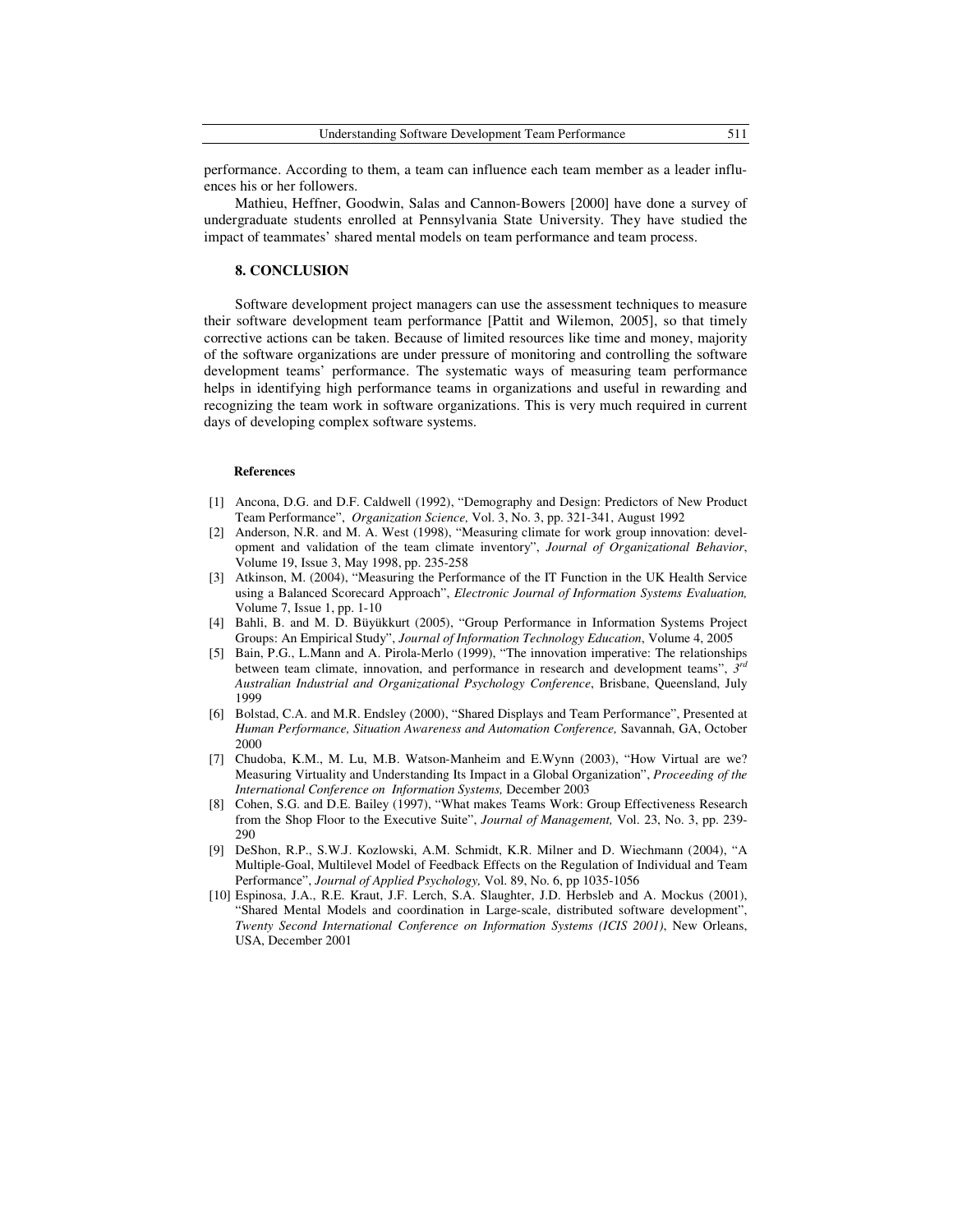- [11] Freedy, A., J. McDonough, R. Jacobs, E. Freedy, S. Thayer, G. Weltman, M. Kalphat and D. Palmer (2004), "A Mixed Initiative Human-Robots Team Performance Assessment System for Use in Operational and Training Environments", Presented at *Performance Metrics for Intelligent Systems Workshop 2004* (PerMIS 2004), August 24-26, 2004, Gaithersburg, MD
- [12] Gondal, A.M. and A. Khan (2008), "Impact of Team Empowerment on Team Performance Case of The Telecommunications Industry in Islamabad", *International Review of Business Research Papers,* Vol. 4, No.5, October-November 2008, pp. 138-146
- [13] Hastie, S. (2004), "The Agile Mindset: what does it take to make this stuff work?", Presented at *Agile Development Conference*, Wellington & Sydney, September 2004
- [14] Horii, T., Y. Jin and R. E. Levitt (2005), "Modeling and Analyzing Cultural Influences on Project Team Performance", *Computational & Mathematical Organization Theory,* Volume 10, Number 4, pp. 305-321, January 2005
- [15] Huckman, R.S., B.R. Staats and D.M. Upton (2009), "Team Familiarity, Role Experience, and Performance: Evidence from Indian Software Services", *Management Science,* Vol. 55, No. 1, January 2009, pp. 85-100
- [16] Katzenbach, J.R. and D.K. Smith (2005), *The Wisdom of Teams: Creating the High Performance Organization,* Collins Business Essentials, An Imprint of HarperCollins Publishers, NY
- [17] Kirkman B.L., B. Rosen, P.E. Tesluk and C.B. Gibson (2004), "The Impact of team empowerment on virtual team performance: The moderating role of face-to-face interaction", *Academy of Management Journal,* Vol. 47, No. 2, April 2004, pp. 1-18
- [18] Liang, T, C. Liu, T. Lin and B. Lin (2007), "Effect of Team diversity on Software Project Performance", *Industrial Management & Data Systems,* Vol. 107, No. 5, pp. 636-653
- [19] List, B., R. Bruckner and J. Kapaun (2005), "Holistic Software Process Performance Measurement: From Stakeholders' Perspective", Proceedings of the *Sixteenth International Workshop on Database and Expert Systems Applications,* IEEE Press, 2005, pp. 941-947
- [20] Loch, C., L. Stein and C. Terwiesch (1996), "Measuring Development Performance in the Electronics Industry", *Journal of Product Innovation Management*, 1996, 13, pp. 3-20
- [21] Mathieu, J.E., T.S. Heffner, G.F. Goodwin, E. Salas and J.A. Cannon-Bowers (2000), "The Influence of Shared Mental Models on Team Process and Performance", *Journal of Applied Psychology*, Vol. 85, No. 2, pp 273-283
- [22] Na, K., J.T. Simpson, X. Li, T. Singh and K. Kim (2007), "Software development risk and project performance measurement: Evidence in Korea", *The Journal of Systems and Software 80 (2007),* pp. 596-605
- [23] Ong, A., G.W. Tan and A. Kankanhalli (2005), "Team Expertise and Performance in Information Systems Development Projects", *The Ninth Pacific Asia Conference on Information Systems,* July 7-10, 2005, Bangkok, Thailand
- [24] Pattit, J.M. and D. Wilemon (2005), "Creating high-performing software development teams", *R & D Management,* Vol. 35, No. 4, 2005, pp. 375-393
- [25] Radoiu, D., C. Enachescu and H.F. Pop (2006), "Improving Virtual Team Performance: An Empirical Approach", A research paper of Sysgenic Sourcing, Available at sourcing.sysgenic.com (Accessed on 10-Mar-2010)
- [26] Ramachandran, S., R. Jensen and E. Salas (2008), "Developing Team Performance Models: From Abstract to Concrete", *Interservice/Industry Training, Simulation, and Education Conference (I/ITSEC) 2008,* Paper No. 8318
- [27] Ramasubbu, N. and R.K. Balan (2007), "Globally Distributed Software Development Project Performance: An Empirical Analysis", *ESEC-FSE'07,* September 3-7, 2007, Cavtat near Dubrovnik, Croatia
- [28] Rico, D. F. (Undated), "Virtual Teams and the Factors of Performance", Available online at http://davidfrico.com/rico05j.pdf (Accessed on 05-Apr-2010)
- [29] Rouse, W.B. (1992), "The Role of Mental Models in Team Performance in Complex Systems", *IEEE Transactions on Systems, Man, and Cybernetics,* Vol. 22, No. 6, November/December 1992